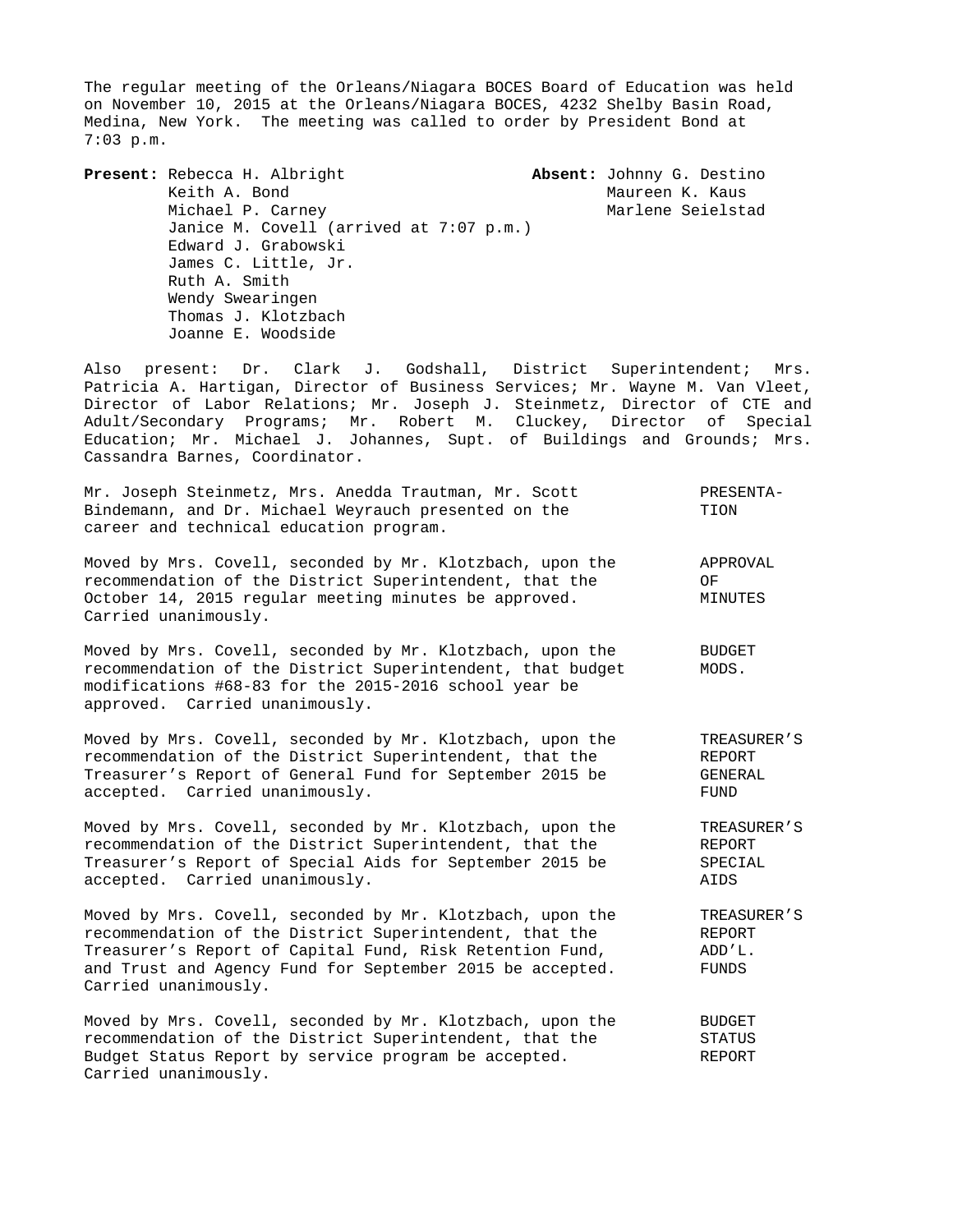**Facilities:** New LED sign at the Orleans CTEC is running. BOARD Installing software and training for other two LED signs. COMMITTEE **Public Relations:** A new part-time public information REPORTS assistant is being recommended on tonight's agenda. Mrs. Bielmeier is currently working with BOCES and six component districts.

Dr. Godshall spoke about: \$50,000 from Senator Robert Ortt SUPT. to be used for career and technical education and continuing COMMENTS education programs; 2016 New York State School Boards Association annual convention in Buffalo, NY; re-vamping some space at one of the Niagara-East buildings; GED graduation last week; Leadership Niagara; preparing for fire inspections on December 11, 2015; common core survey; Starpoint CSD superintendent search; Buffalo Philharmonic Orchestra education performances tentatively scheduled for May 25, 2016; and the Orleans/Niagara BOCES 60th Anniversary.

Mrs. Hartigan reviewed the 2016-2017 administration and BUDGET operations and maintenance budgets. The main operations of REVIEW

Moved by Mr. Carney, seconded by Mr. Klotzbach, that the CONTRACT Orleans/Niagara BOCES hereby approves the terms and WITH conditions of the eScrip program, as submitted,<br>with Electronic Scrip Incorporated, regarding the SCRIP SCRIP with Electronic Scrip Incorporated, regarding the provision of a fundraising program, and the Board INC. authorizes the District Superintendent or his designee to sign the agreement upon approval of the BOCES' school attorney and containing any revisions as approved by the school attorney. Carried unanimously.

Moved by Mr. Carney, seconded by Mr. Klotzbach, that the CONTRACT Orleans/Niagara BOCES hereby approves the terms and WITH conditions of the Pledge, Assignment and Custodial JPMORAN Agreement, as submitted, with JPMorgan Chase, N.A., CHASE regarding the provision of collateral for BOCES BANK, funds, and the Board authorizes the District  $N.A.$ Superintendent or his designee to sign the agreement upon approval of the BOCES' school attorney and containing any revisions as approved by the school attorney. Carried unanimously.

Moved by Mr. Carney, seconded by Mr. Klotzbach, that the LEASE Orleans/Niagara BOCES hereby approves the lease AGREEMENT agreements, term of sixty (60) months, in the estimated WITH amount of \$1,085,220.00, and the Board authorizes the XEROX District Superintendent or his designee to sign the CORP. agreements upon approval by the school attorney and containing any revisions as approved by the school attorney. Carried unanimously.

Moved by Mr. Klotzbach, seconded by Mr. Carney, upon the DONATION recommendation of the District Superintendent, that the donation of one Deutz engine and one transmission from Sevenson Construction, Niagara Falls, NY, be accepted to be used by the Orleans CTEC diesel program. Carried unanimously.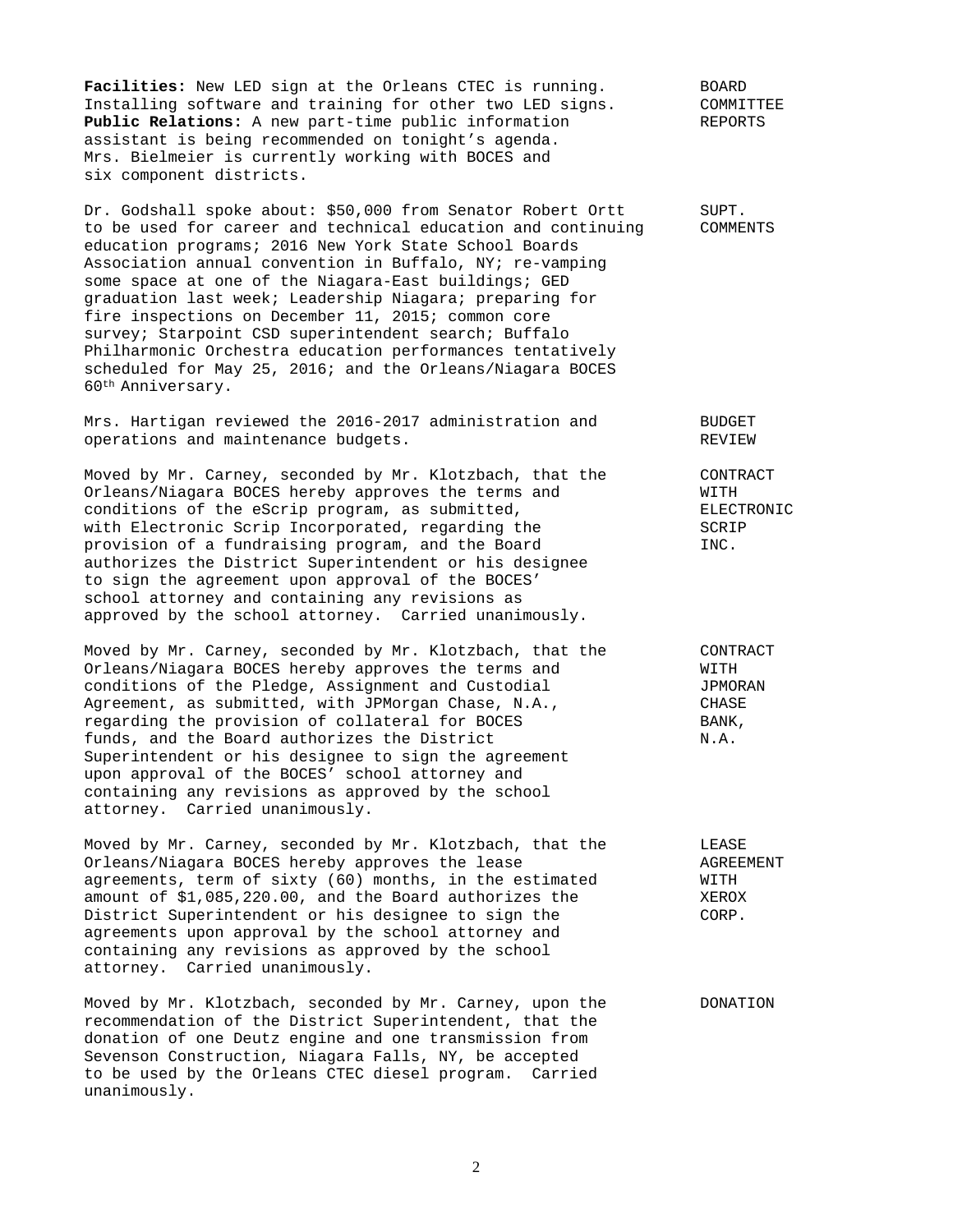Moved by Mr. Klotzbach, seconded by Mr. Carney, upon the DONATION recommendation of the District Superintendent, that the donation of welding supplies be accepted from Ironworkers Local #9, Niagara Falls, NY, to be used by the Niagara CTEC welding program. This donation will be applied to future building usage requests by the Ironworkers Local #9. Carried unanimously.

Moved by Mr. Klotzbach, seconded by Mr. Carney, upon the DONATION recommendation of the District Superintendent, that the donation of a chest freezer be accepted from Starpoint Central School District, Lockport, NY, to be used at Niagara Academy. Carried unanimously.

Moved by Mr. Klotzbach, seconded by Mr. Grabowski, upon DISPOSAL the recommendation of the District Superintendent, that OF the Board of Education approves the disposal of outdated OUTDATED instructional items of approximately 12 textbooks by the TEXTBOOKS career and technical education department. Carried AND unanimously. Workers and the contract of the contract of the contract of the contract of the contract of the contract of the contract of the contract of the contract of the contract of the contract of the contract of the c

Moved by Mr. Klotbach, seconded by Mr. Grabowski, that ACDELCO noved by m. Nicobach, become by the community of the ACDelco KEY FLEET Key Fleet Program Benefits Enrollment Agreement, as The PROGRAM submitted, and authorizes the Board President<br>and/or the District Superintendent (or his designee) BINROLLMENT and/or the District Superintendent (or his designee) to sign and execute the agreement. Carried unanimously. AGREEMENT

Moved by Mr. Klotzbach, seconded by Mr. Grabowski, that CONTRACT<br>the Orleans/Niagara BOCES hereby approves the agreement, WITH the Orleans/Niagara BOCES hereby approves the agreement,  $WITH$  as submitted, with Erie Community college, regarding  $ERIE$ as submitted, with Erie Community college, regarding the provision of adult literacy services for the COMMUNITY Pathways to Success Program, term of September 1, COLLEGE 2015 through August 31, 2016, including the option to renew for three (3) additional one (1) year terms, and the Board authorizes the Board President and/or District Superintendent to sign the agreement upon approval of the BOCES' school attorney and containing any revisions as approved by the school attorney. Carried unanimously.

Moved by Mr. Klotzbach, seconded by Mr. Grabowski, upon EXTRA<br>the recommendation of the District Superintendent, CLASSROOM the recommendation of the District Superintendent,<br>
that the quarterly extra classroom activity fund<br>
ACTIVITY that the quarterly extra classroom activity fund report for the period of July 1, 2015 through FUND September 30, 2015 be accepted for Orleans CTC and Niagara CTC. Carried unanimously.

Moved by Mr. Klotzbach, seconded by Mr. Carney, upon the RESIGNATION recommendation of the District Superintendent, that FRANK the resignation (due to retirement) of **Emily Frank, Occupational Therapist,** be accepted effective January 16, 2016. Carried unanimously.

Moved by Mr. Klotzbach, seconded by Mr. Carney, upon the RESIGNATION recommendation of the District Superintendent, that the B. NAVARRA resignation of **Beth Ann Navarra, Keyboard Specialist**, be accepted effective at the end of the day on November 4, 2015. Carried unanimously.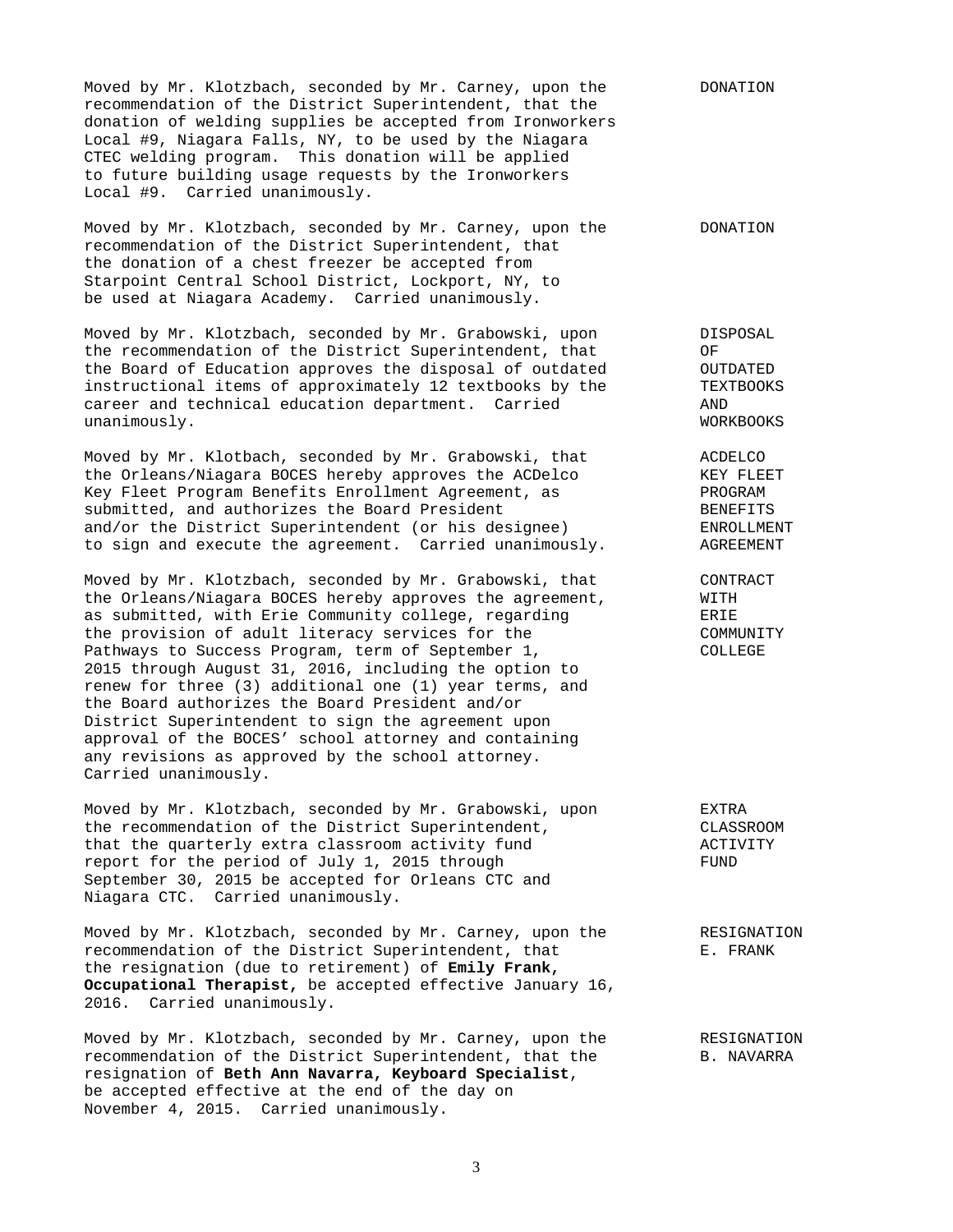Moved by Mr. Klotzbach, seconded by Mr. Carney, upon the RESIGNATION recommendation of the District Superintendent, that the C. HURSEY resignation (due to retirement) of **Christine Hursey, Teacher Aide (Special Education)**, be accepted effective at the end of the day on December 31, 2015. Carried unanimously.

Moved by Mr. Klotzbach, seconded by Mrs. Swearingen, APPOINTMENT upon the recommendation of the District Superintendent, CERT. PROB.<br>that Jonathan Buck, Williamsville, NY, having initial and J. BUCK that **Jonathan Buck, Williamsville, NY**, having initial certification in the area of English to speakers of other languages, is hereby appointed to probationary status in the tenure area of **English as a Second Language**, in accordance with the agreement between Orleans/Niagara BOCES and the Orleans/Niagara BOCES Teachers' Association, effective September 30, 2015 through September 15, 2018, at an annual full-time salary of NPC 3 (\$40,761) plus master's degree (\$1,200) to be pro-rated. Eligibility for tenure at the end of the probationary period shall be contingent on the employee's attainment of a composite or overall Annual Professional Performance Review (APPR) rating of either "effective" or "highly effective" in three (3) of the preceding four (4) years. Additionally, if the employee receives a composite or overall annual APPR rating of "ineffective" in the final year of the probationary period, then he shall not be eligible for tenure at that time. Carried unanimously.

Moved by Mr. Klotzbach, seconded by Mrs. Swearingen, upon APPOINTMENT the recommendation of the District Superintendent, that CERT. PROB. **Meghan Couche, Williamsville, NY**, having initial M. COUCHE Certification in the area of English to speakers of other languages, is hereby appointed to probationary status in the tenure area of **English as a Second Language**, in accordance with the agreement between Orleans/Niagara BOCES and the Orleans/Niagara BOCES Teachers' Association, effective October 22, 2015 through October 21, 2019, at an annual full-time salary of NPC 1 (\$39,742) plus master's degree (1,200) to be pro-rated. Eligibility for tenure at the end of the probationary period shall be contingent on the employee's attainment of a composite or overall Annual Professional Performance Review (APPR) rating of either "effective" or "highly effective" in three (3) of the preceding four (4) years. Additionally, if the employee receives a composite or overall annual APPR rating of "ineffective" in the final year of the probationary period, then she shall not be eligible for tenure at that time. Carried unanimously.

Moved by Mr. Klotzbach, seconded by Mrs. Swearingen, upon APPOINTMENT the recommendation of the District Superintendent, that CERTIFIED Jenmarie Serveiss, Lockport, NY, having professional J. SERVEISS certification in the area of English to speakers of other languages, be appointed to the part-time position of **.5 FTE English as a Second Language Teacher**, effective October 14, 2015 through June 30, 2016, unless terminated sooner, at a full-time salary of PC 1 (\$44,837) plus master's degree (\$1,200) to be pro-rated. Carried unanimously.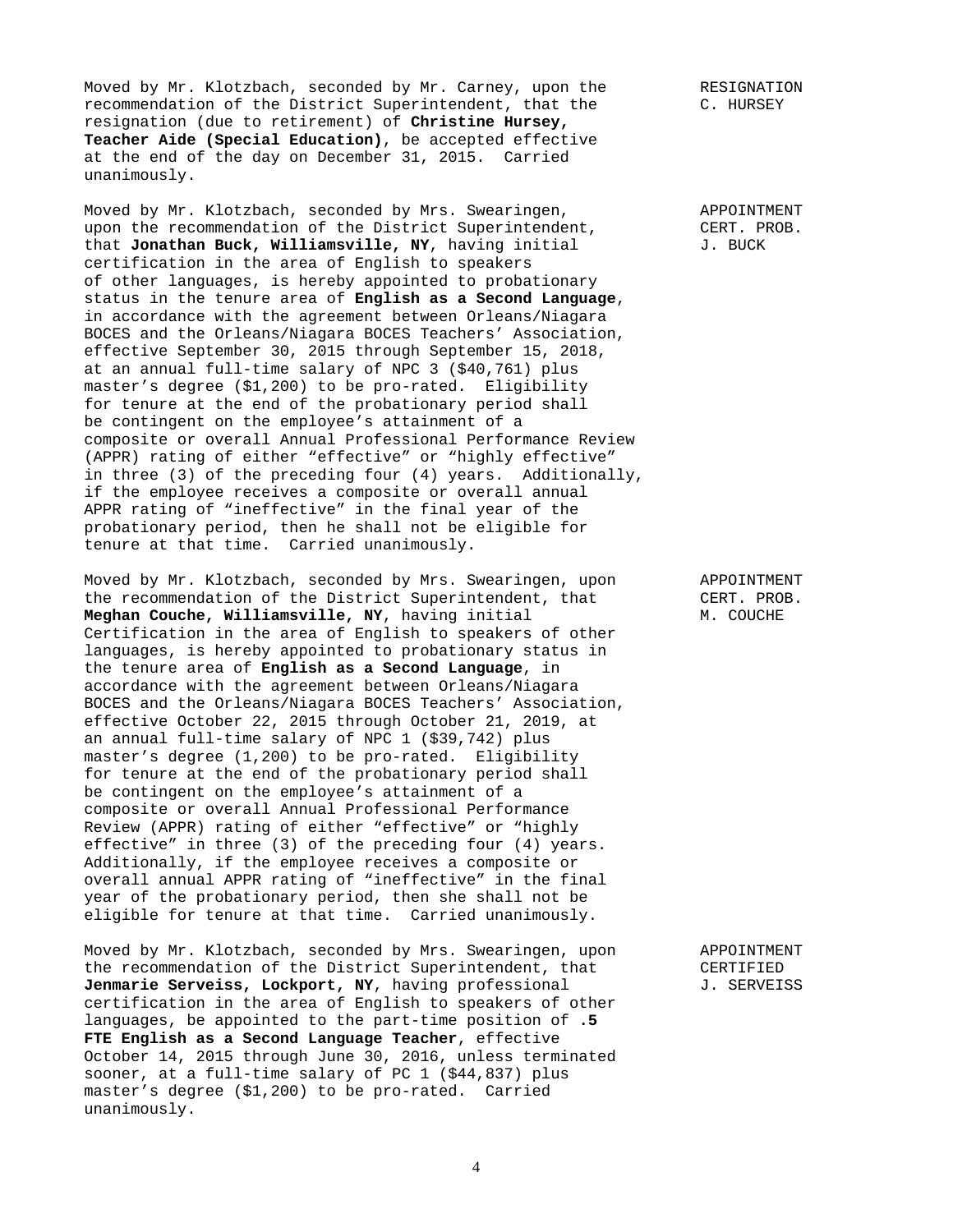Moved by Mr. Klotzbach, seconded by Mrs. Swearingen, upon APPOINTMENT The recommendation of the District Superintendent, that CERTIFIED **Brandon Lindke, Ransomville, NY**, having transitional A B. LINDKE certification in the area of natural resources and ecology, be appointed to the position of **.5 FTE Natural Resources and Ecology Instructor**, in accordance with the agreement between the Orleans/Niagara BOCES and the Orleans/Niagara BOCES Teachers' Association, effective November 9, 2015 through June 30, 2016, unless terminated sooner, at an annual full-time salary of NPC 2 (\$40,252) to be pro-rated. Mr. Lindke is eligible for full-time basis health insurance coverage, as long as he maintains half-time (.5 FTE) employment as a Teacher as well as half-time (.5 FTE) employment as a Teacher Aide. The health insurance plan provided shall be that which is provided for pursuant to Mr. Lindke's teacher appointment. Carried unanimously.

Moved by Mrs. Albright, seconded by Mrs. Covell, upon the APPOINTMENT recommendation of the District Superintendent, that MENTOR pursuant to the Orleans/Niagara BOCES mentoring program plan and regulations of the Commissioner of Education (8 NYCCR Sections 80.34-(b)(2) and 100.2(dd)), that the following individuals be appointed to serve as a **Mentor**, effective as indicated below, unless terminated sooner, at a stipend of \$500 for the school year (to be pro-rated if an individual's service as a Mentor commences after September 1, 2015 or is discontinued prior to June 30, 2016). The appointment of the individual(s) is contingent upon their participation in any required training as scheduled by the BOCES.

**Name Effective Dates** 

**Jessica Guarnieri 11/2/15-6/30/16** Carried unanimously.

Moved by Mrs. Albright, seconded by Mrs. Covell, upon APPOINTMENT the recommendation of the District Superintendent, that CONTINUING the following individual(s) be appointed to serve on a EDUCATION part-time basis in the continuing education program, at the hourly salary listed, with no fringe benefits, except as required by law, effective as indicated below through June 30, 2016, unless terminated sooner. The employment of the individuals shall be at-will and at the pleasure of the Board of Education. Additionally, services of the individuals shall be utilized solely on an as-needed basis at the discretion of the District Superintendent.

**Adult ESL Instructor (\$23.50 per hour) Harris Lieberman Waterport, NY Effective Date: 11/1/15** Carried unanimously.

Moved by Mrs. Albright, seconded by Mrs. Covell, upon and APPOINTMENT<br>the recommendation of the District Superintendent, that HOME/ the recommendation of the District Superintendent, that the following individual(s) be appointed without  $HOSPITAL$ benefits, except as required by law, to the part-time TEACHER position of Home/Hospital Teacher at an hourly salary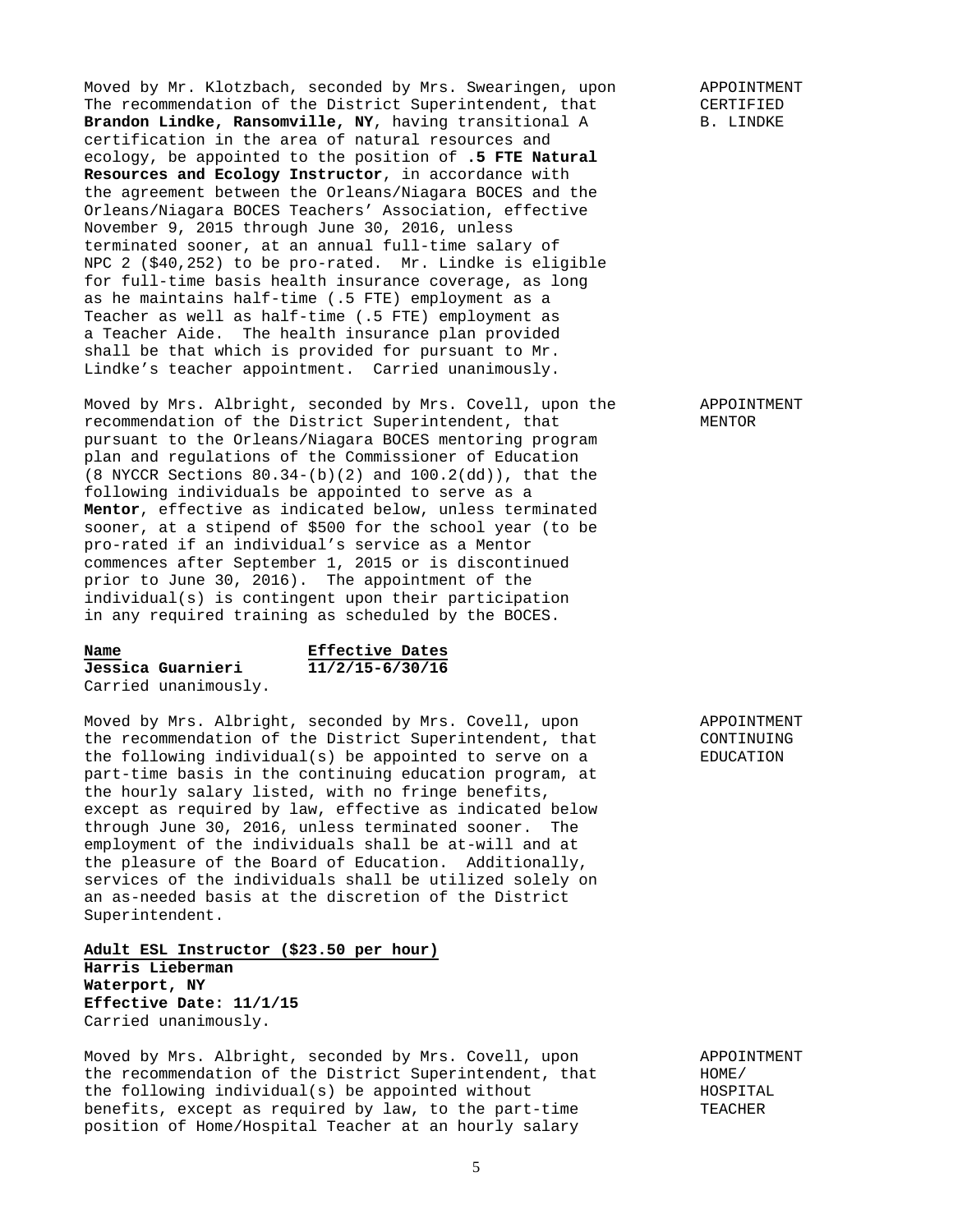of \$26.42 for instructional time and an hourly salary of \$11.80 per hour for planning time effective as indicated below. The employment of the individuals shall be at-will and at the pleasure of the Board of Education. The employment of the individual(s) shall be utilized solely on an as-needed basis at the discretion of the District Superintendent. Employment shall be automatically discontinued effective June 30, 2016, unless terminated sooner. Carried unanimously.

**Linda Silvestri Niagara Falls, NY Effective Date: 10/14/15** Carried unanimously.

Moved by Mrs. Albright, seconded by Mr. Grabowski, upon appoint APPOINTMENT<br>the recommendation of the District Superintendent, that MON-CERT. the recommendation of the District Superintendent, that The Reforment and NON-CERT.<br> **Anita Muzzi, Niagara Falls, NY**, be appointed to The PROVISIONAL Anita Muzzi, Niagara Falls, NY, be appointed to provisional status in the civil service position of A. MUZZI **Part-time Public Information Assistant**, effective November 12, 2015, at an hourly salary of \$16.00. Carried unanimously.

Moved by Mrs. Albright, seconded by Mr. Grabowski, upon APPOINTMENT the recommendation of the District Superintendent, that MON-CERT.<br> **Stephanie Parisse, North Tonawanda, NY,** having The RERMANENT Stephanie Parisse, North Tonawanda, NY, having successfully completed her probationary period S. PARISSE (12/11/14-12/9/15), be appointed to permanent status in the position of **Account Clerk Typist,** effective December 10, 2015. Carried unanimously.

Moved by Mrs. Albright, seconded by Mr. Grabowski, upon appoint APPOINTMENT<br>the recommendation of the District Superintendent, that MON-CERT. the recommendation of the District Superintendent, that Carly Bieleski, Niagara Falls, NY, having successfully PERMANENT completed her probationary period (12/15/14-12/13/15), C. BIELESKI be appointed to permanent status in the position of **Teacher Aide (Special Education),** effective December 14, 2015. Carried unanimously.

Moved by Mr. Klotzbach, seconded by Mr. Carney, upon the APPOINTMENT recommendation of the District Superintendent, that the VOLUNTEER following individuals are hereby appointed to serve as **Volunteer** with no compensation, on an as-needed basis, as determined by the District Superintendent, to perform services including assisting students with individual and group lessons, observing students during academic activities and other related services and activities, and/or to promote and aid BOCES programs.

**Courtney Luckman Gasport, NY Effective Dates: 10/14/15-12/15/15 Student at Niagara University** Carried unanimously.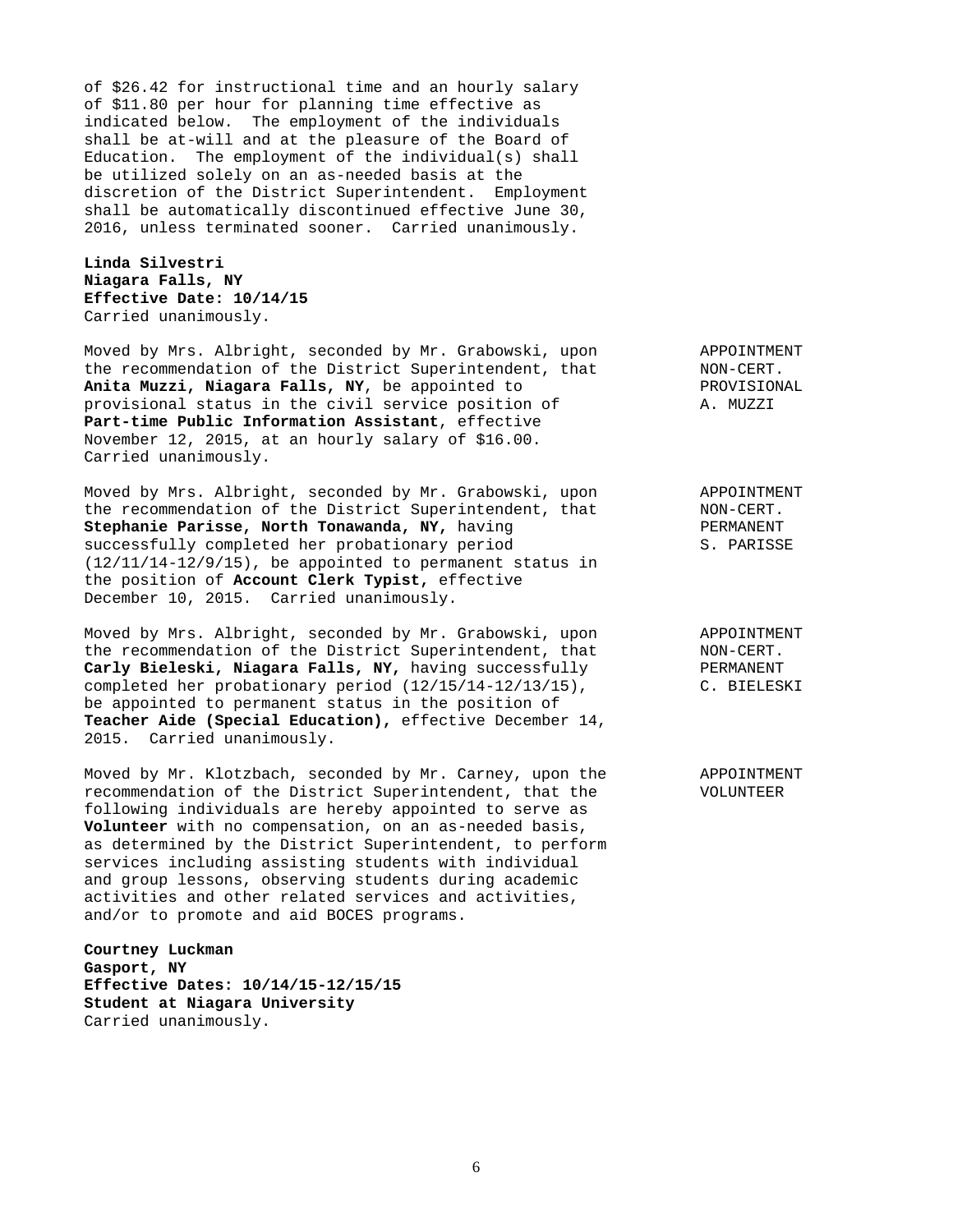Moved by Mr. Klotzbach, seconded by Mr. Carney, that APPOINTMENT the District Superintendent is authorized to pay SUBSTITUTE<br> **Kyle Hinchcliffe, Substitute Physical Education Teacher,** TEACHER Kyle Hinchcliffe, Substitute Physical Education Teacher, at a salary of \$198.71 per full day (corresponding to  $(CBRTIFIED)$ )<br>1/200<sup>th</sup> of the annual salary of Step 1 of the applicable  $\qquad \qquad \text{HINCHCLIFFE}$  $1/200$ <sup>th</sup> of the annual salary of Step 1 of the applicable schedule), effective on his thirty-first day of work, while he continuously remains in his current assignment substituting for a physical education teacher on leave. Carried unanimously.

Moved by Mr. Klotzbach, seconded by Mr. Carney, upon APPOINTMENT the recommendation of the District Superintendent, that SUBSTITUTE **Nicole Buhr, Gasport, NY,** be appointed without TEACHER benefits except as required by law or contract, to (CERTIFIED) the position of **.5 FTE Substitute Teacher (Certified),** N. BUHR at a rate of PC 6 (\$48,404) plus master's degree (\$1,200) to be pro-rated, effective upon leave of the employee through June 30, 2016, unless terminated sooner, while she continuously remains in this assignment substituting for an education of deaf children teacher. Employment shall automatically be discontinued effective June 30, 2016, unless employment is terminated sooner. Service shall be at-will and at the pleasure of the Board of Education. Carried unanimously.

Moved by Mr. Klotzbach, seconded by Mr. Carney, upon the APPOINTMENT recommendation of the District Superintendent, that the SUBSTITUTE<br>following individuals be appointed without benefits, TEACHER following individuals be appointed without benefits, except as required by law, to the position of **Substitute** (NON-CERT.) **Teacher (Non-Certified)**, effective as indicated below, with services to be utilized on an as-needed basis at the discretion of the District Superintendent, at a daily rate of \$80.00. Employment shall automatically be discontinued effective June 30, 2016 unless employment is terminated sooner. Service shall be at-will and at the pleasure of the Board of Education.

**Sarah Lawson Chelsie Latchford Batavia, NY Gasport, NY Effective Date: 10/27/15 Effective Date: 10/28/15** Carried unanimously.

Moved by Mr. Carney, seconded by Mr. Little, upon the APPOINTMENT recommendation of the District Superintendent, that the SUBSTITUTE following individual(s) be appointed, without benefits, TEACHER<br>except as required by law, to the position of **Substitute** AIDE except as required by law, to the position of Substitute **Teacher Aide (Non-Certified)**, effective as indicated (NON-CERT.) below, with services to be utilized on an as-needed basis at the discretion of the District Superintendent, at a rate of \$60.00 per day. Employment shall automatically be discontinued effective June 30, 2016, unless employment is terminated sooner. Service shall be at-will and at the pleasure of the Board of Education.

**Marsha Kurzawski Marissa DelPrince**  Middleport, NY North Tonawanda, NY **Effective Date: 10/20/15 Effective Date: 10/22/15**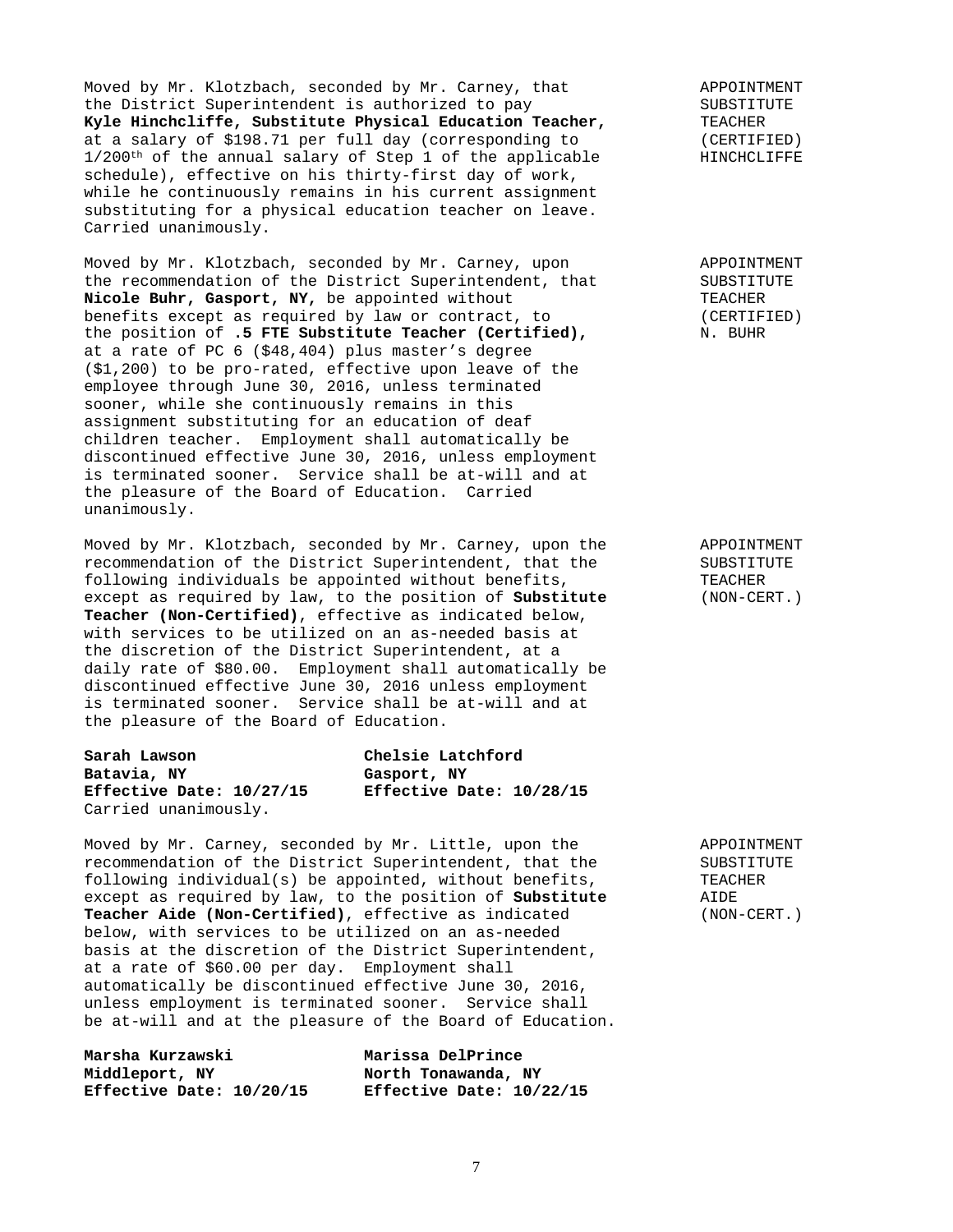**Deborah Freeman Kathleen Breen**  Barker, NY **North Tonawanda**, NY **Effective Date: 10/27/15 Effective Date: 10/28/15** 

**Chelsie Latchford Gasport, NY Effective Date: 10/28/15** Carried unanimously.

Moved by Mr. Carney, seconded by Mr. Little, upon the APPOINTMENT<br>recommendation of the District Superintendent, that SUBSTITUTE recommendation of the District Superintendent, that the following individuals be appointed, without CLERICAL benefits, except as required by law, to the position of **Substitute Clerical**, effective as indicated below, with services to be utilized on an as-needed basis at the discretion of the District Superintendent, at a rate of \$10.00 per hour. Employment shall automatically be discontinued effective June 30, 2016, unless employment is terminated sooner. Service shall be at-will and at the pleasure of the Board of Education.

**Marsha Kurzawski Deborah Freeman Middleport, NY Barker, NY Effective Date: 10/20/15 Effective Date: 10/27/15** Carried unanimously.

Moved by Mr. Grabowski, seconded by Mrs. Woodside, upon APPOINTMENT the recommendation of the District Superintendent, that SUBSTITUTE<br>the following individuals be appointed without benefits, MOTOR the following individuals be appointed without benefits, except as required by law, to the position of **Substitute** VEHICLE **Motor Vehicle Operator**, effective as indicated below, **OPERATOR** with services to be utilized on an as-needed basis at the discretion of the District Superintendent, at a rate of \$10.00 per hour. Employment shall automatically be discontinued effective June 30, 2016, unless terminated sooner. Service shall be at-will and at the pleasure of the Board of Education.

| Marsha Kurzawski         | Deborah Freeman          |  |
|--------------------------|--------------------------|--|
| Middleport, NY           | Barker, NY               |  |
| Effective Date: 10/20/15 | Effective Date: 10/27/15 |  |
| Carried unanimously.     |                          |  |

Moved by Mr. Grabowski, seconded by Mrs. Woodside, upon CONFERENCE the recommendation of the District Superintendent, that REQUESTS the following conference requests be approved:

- 1) **Cassandra Goldman, Public School Master Teachers Tour and Workshop**, New York, NY, October 26-27, 2015. Est. cost: \$160.00. Funded through alternative education.
- 2) **Charles Diemert and Susan Diemert, Educational Resources Kick Off Meeting**, Albany, NY, October 28-29, 2015. Est. cost: \$683.00. Funded through EPE.
- 3) **Sarah Gebhard**, **AMTNYS Mathematics Conference**, Rochester, NY, November 12-14, 2015. Est. cost: \$470.00. Funded through career and technical education.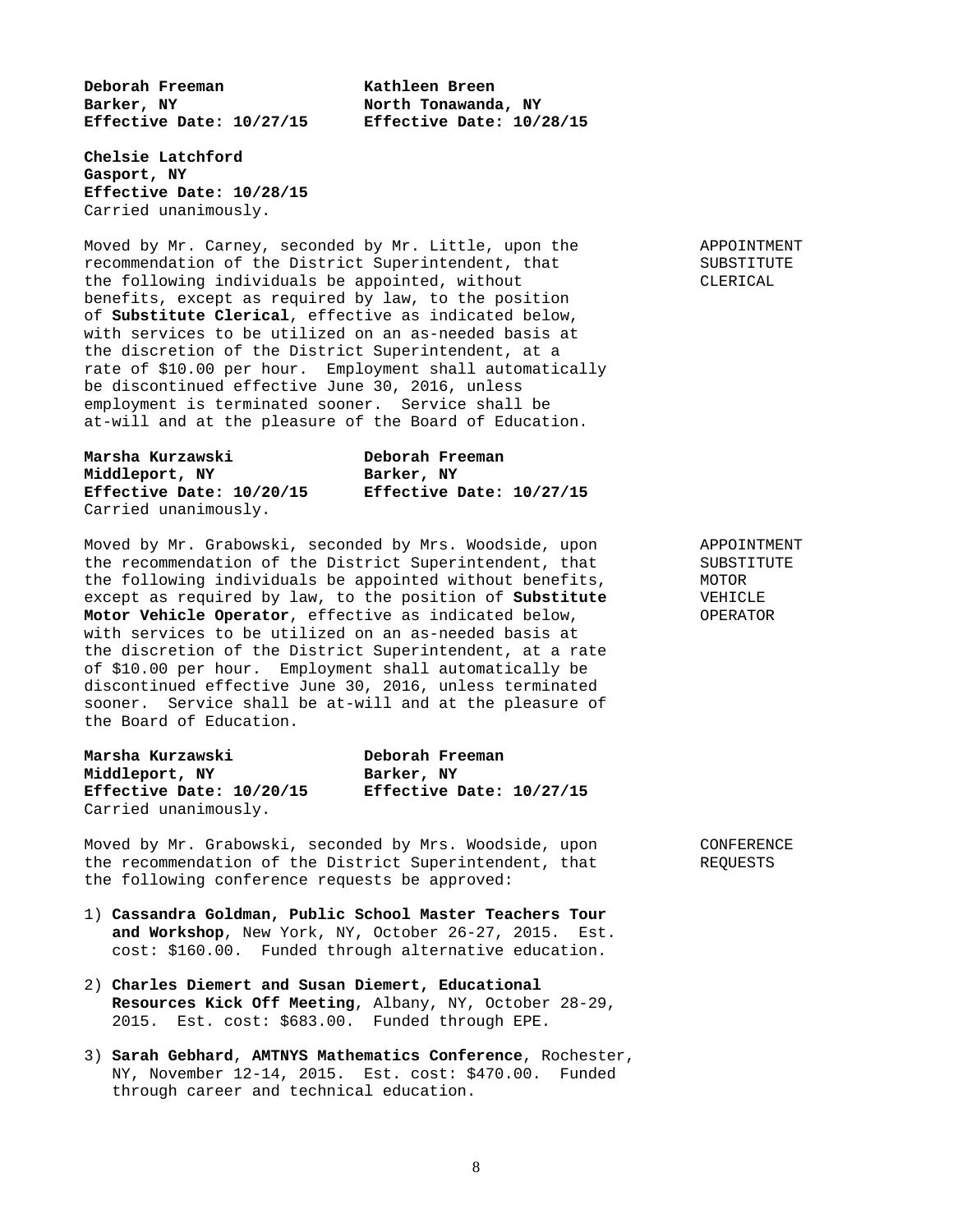- 4) **Cassandra Barnes, Lindsay Delaney and Ann Gillet, NYSAA Science and Social Studies Administration Training**, Albany, NY, November 30-December 1, 2015. No cost to BOCES.
- 5) **J'Dale Bernier, Federal Student Aid Training Conference**, Las Vegas, NV, December 1-4, 2015. Est. cost: \$500.00. Funded through continuing education nursing program.
- 6) **Robert Cluckey, Courage to Risk Conference**, Colorado Springs, CO, January 21-24, 2016. Est. cost: \$1,559.00. Funded through alternative education.
- 7) **Clark Godshall, AASA 2016 National Conference on Education,** Phoenix, AZ, February 9-12, 2016. Est. cost: \$1,962.15. Funded through administrative budget. Carried unanimously.

Moved by Mr. Klotzbach, seconded by Mrs. Albright, upon the VOLUNTARY request of **Brandon Lindke, Teacher Aide (Non-Special** REDUCTION Education), for voluntary reduction in employment, from B. LINDKE full-time to part-time (.5 FTE), effective November 9, 2015. Carried unanimously.

Moved Mr. Carney, seconded by Mr. Klotzbach, upon the SPONSORSHIP recommendation of the District Superintendent, that the FOR Orleans/Niagara BOCES provide financial sponsorship, at CLEADERSHIP<br>a cost of \$2,950, to Wendy Swearingen for her a cost of  $$2,950$ , to Wendy Swearingen for her participation in the 2016 Leadership Niagara program. 2016 Carried unanimously.

Moved by Mr. Carney, seconded by Mr. Klotzbach, upon SPONSORSHIP the recommendation of the District Superintendent, FOR that the Orleans/Niagara BOCES provide financial CEADERSHIP sponsorship, at a cost of \$2,950, to Scott Bindemann MIAGARA for his participation in the 2016 Leadership Niagara 2016 program. Carried unanimously.

Moved by Mr. Klotzbach, seconded by Mr. Carney, that AGREEMENT the Board of Education hereby approves the agreement, WITH as submitted, with Hexi District Community College The MEXI<br>and the Board authorizes the District Superintendent The DISTRICT and the Board authorizes the District Superintendent or his designee to sign the agreement upon approval COMMUNITY of the BOCES' school attorney and containing any COLLEGE revisions as approved by the school attorney. Carried unanimously.

Moved by Mrs. Albright, seconded by Mr. Carney, upon APPOINTMENT the recommendation of the District Superintendent,  $HOME$ / that the following individual(s) be appointed without HOSPITAL benefits, except as required by law, to the part-time TEACHER position of **Home/Hospital Teacher** at an hourly salary of \$26.42 for instructional time and an hourly salary of \$11.80 per hour for planning time effective as indicated below. The employment of the individuals shall be at-will and at the pleasure of the Board of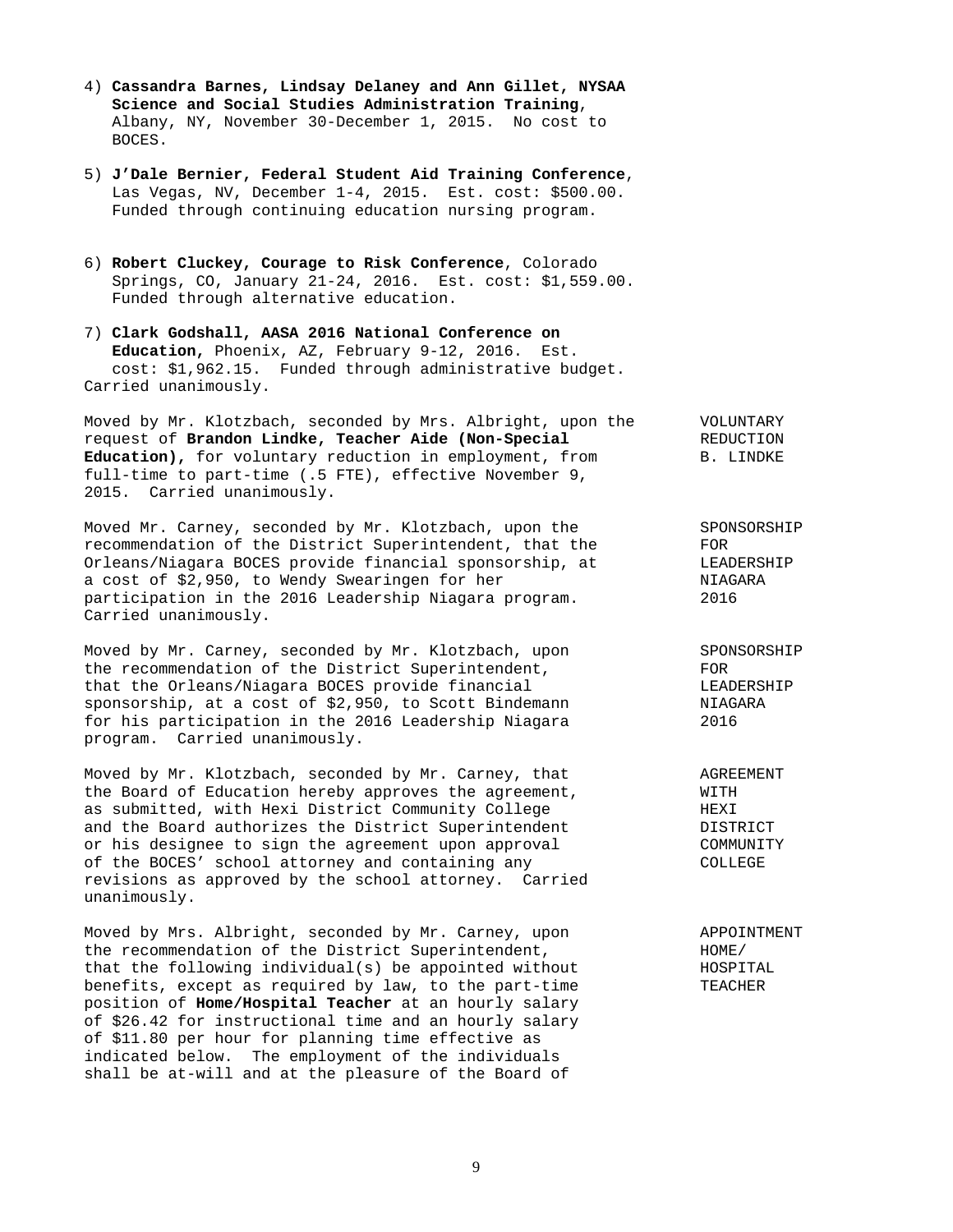Education. The employment of the individual(s) shall be utilized solely on an as-needed basis at the discretion of the District Superintendent. Employment shall be automatically discontinued effective June 30, 2016, unless terminated sooner.

**Karen Aloisio Lockport, NY Effective Date: 11/9/15** Carried unanimously.

Moved by Mrs. Albright, seconded by Mr. Carney, upon APPOINTMENT the recommendation of the District Superintendent, NON-CERT. that **Emily Livesay, North Tonawanda, NY,** be appointed E. LIVESAY to the position of **Teacher Aide (Personal Care)**, effective November 9, 2015 through June 30, 2016, unless terminated sooner, at an hourly salary of \$9.25. Carried unanimously.

Moved by Mrs. Albright, seconded by Mr. Carney, upon APPOINTMENT the recommendation of the District Superintendent, NON-CERT. that **Nancy Stewart, North Tonawanda, NY,** be appointed M. STEWART to the position of **Teacher Aide (Personal Care)**, effective November 12, 2015 through June 30, 2016, unless terminated sooner, at an hourly salary of \$9.25. Carried unanimously.

Moved by Mrs. Albright, seconded by Mr. Carney, upon APPOINTMENT the recommendation of the District Superintendent, that VOLUNTEER the following individuals are hereby appointed to serve as **Volunteer** with no compensation, on an as-needed basis, as determined by the District Superintendent, to perform services including assisting students with individual and group lessons, observing students during academic activities and other related services and activities, and/or to promote and aid BOCES programs.

**Rebekah Mislin North Tonawanda, NY Effective Dates: 11/15/15-1/30/16 Student at Buffalo State College** Carried unanimously.

Moved by Mrs. Albright, seconded by Mr. Carney, upon the CONFERENCE recommendation of the District Superintendent, that the REQUESTS following conference requests be approved:

- 8) **Erica Kopp, NYSED Common Core/TASC,** Albany, NY, November 18-19, 2015. Est. cost: \$269.00. Funded through EPE.
- 9) **Erica Kopp, NYSED Common Core/TASC,** Albany, NY, December 7-8, 2015. Est. cost: \$269.00. Funded through EPE.
- 10) **Jacquelyn Coyle, Work Experience Coordinators Association Conference**, Albany, NY, April 9-10, 2016. Funded through career and technical education. Carried unanimously.